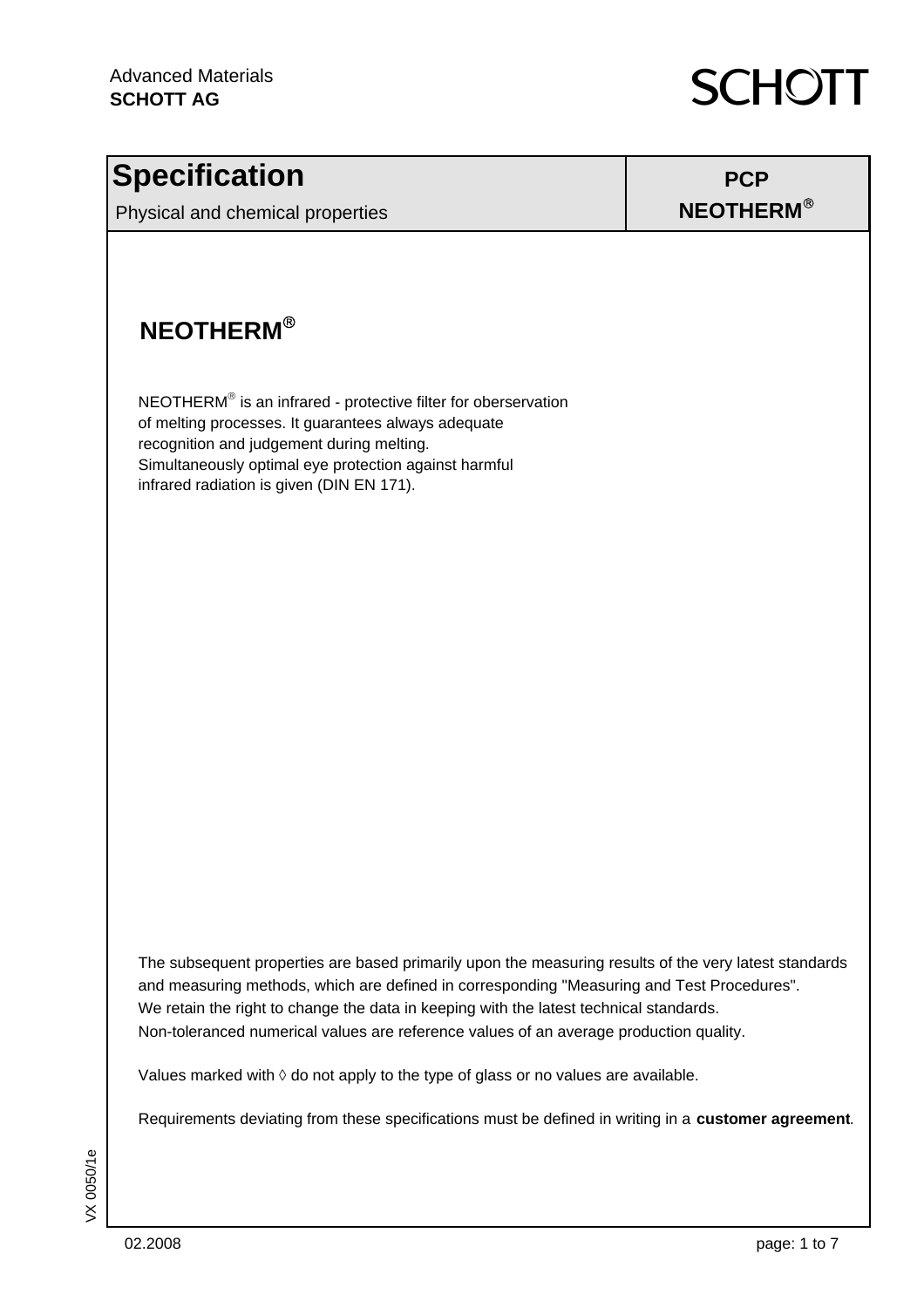| <b>Specification</b>             |                                                                                                            | <b>PCP</b>                       |             |  |
|----------------------------------|------------------------------------------------------------------------------------------------------------|----------------------------------|-------------|--|
| Physical and chemical properties |                                                                                                            | $NEOTHERM^{\circledR}$ N = 4 - 6 |             |  |
| $\mathbf 1$ .                    | <b>Optical properties</b>                                                                                  |                                  |             |  |
| 1.1                              | <b>Refractive index</b>                                                                                    | $n_{e}$                          | 1.52        |  |
| $1.2$                            | <b>Transmittance data</b>                                                                                  |                                  |             |  |
| 1.2.1                            | Spectral transmittance $\tau(\lambda)$                                                                     |                                  |             |  |
| 1.2.1.1                          |                                                                                                            |                                  |             |  |
|                                  | Plot of spectral transmittance $\tau(\lambda)$<br>$(\lambda = 300 \text{ nm} \text{ to } 2000 \text{ nm})$ |                                  | see annex   |  |
| 1.2.2                            | Luminous transmittance $\tau_{\rm VP}$ in %                                                                |                                  | 1.2 to 0.44 |  |
| 1.2.2.1                          |                                                                                                            |                                  | disregard   |  |
| 1.2.2.2                          | <b>Scale number</b>                                                                                        |                                  | $4 - 6$     |  |
| 1.2.3                            | Special transmittance values in %                                                                          |                                  |             |  |
| 1.2.3.1                          | <b>UV</b> - transmittance                                                                                  |                                  | disregard   |  |
| 1.2.3.2                          | <b>IR</b> - transmittance                                                                                  |                                  |             |  |
|                                  |                                                                                                            | $\tau_A$                         | < 0.2       |  |
|                                  |                                                                                                            | $\tau_{N}$                       | < 1         |  |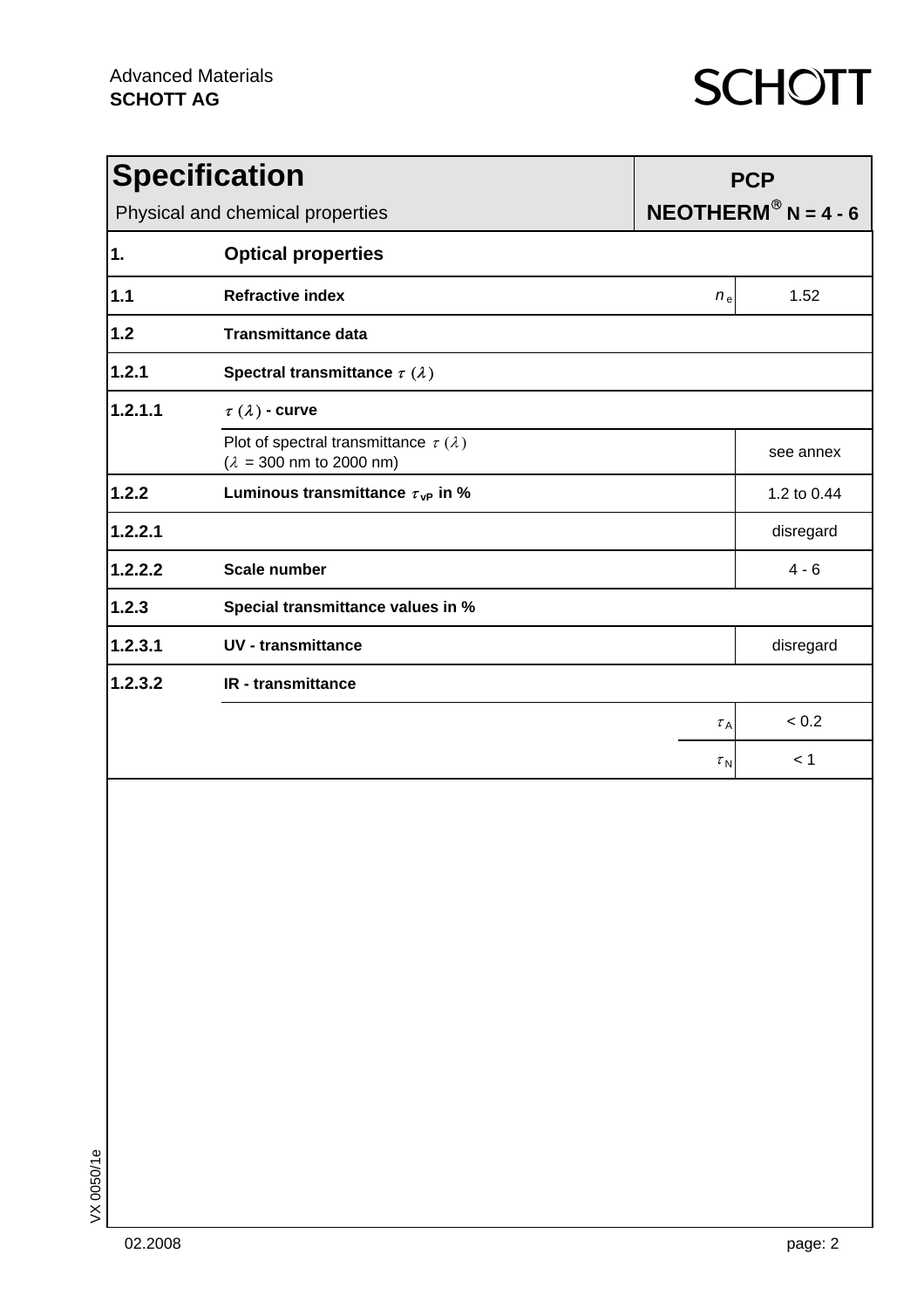| <b>Specification</b>             |                                                                                                            | <b>PCP</b>                       |              |  |
|----------------------------------|------------------------------------------------------------------------------------------------------------|----------------------------------|--------------|--|
| Physical and chemical properties |                                                                                                            | $NEOTHERM^{\circledR}$ N = 4 - 7 |              |  |
| $\mathbf 1$ .                    | <b>Optical properties</b>                                                                                  |                                  |              |  |
| 1.1                              | <b>Refractive index</b>                                                                                    | $n_{e}$                          | 1.52         |  |
| $1.2$                            | <b>Transmittance data</b>                                                                                  |                                  |              |  |
| 1.2.1                            | Spectral transmittance $\tau(\lambda)$                                                                     |                                  |              |  |
| 1.2.1.1                          |                                                                                                            |                                  |              |  |
|                                  | Plot of spectral transmittance $\tau(\lambda)$<br>$(\lambda = 300 \text{ nm} \text{ to } 2000 \text{ nm})$ |                                  | see annex    |  |
| 1.2.2                            | Luminous transmittance $\tau_{\rm VP}$ in %                                                                |                                  | 0.44 to 0.16 |  |
| 1.2.2.1                          |                                                                                                            |                                  | disregard    |  |
| 1.2.2.2                          | <b>Scale number</b>                                                                                        |                                  | $4 - 7$      |  |
| 1.2.3                            | Special transmittance values in %                                                                          |                                  |              |  |
| 1.2.3.1                          | <b>UV</b> - transmittance                                                                                  |                                  | disregard    |  |
| 1.2.3.2                          | <b>IR</b> - transmittance                                                                                  |                                  |              |  |
|                                  |                                                                                                            | $\tau_A$                         | < 0.15       |  |
|                                  |                                                                                                            | $\tau_{N}$                       | < 0.6        |  |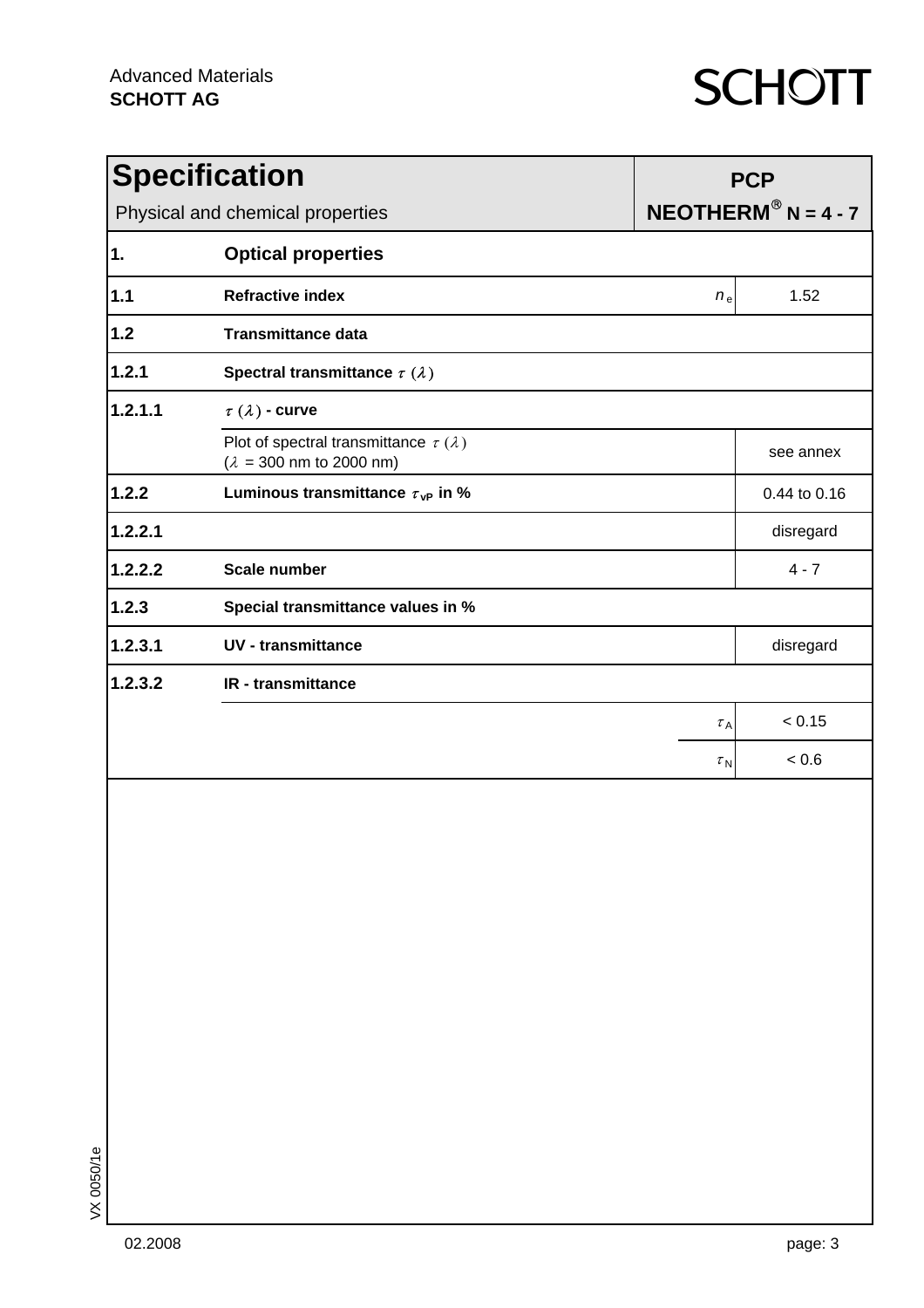| <b>Specification</b><br>Physical and chemical properties |                                                                                  |     | <b>PCP</b><br><b>NEOTHERM®</b> |                     |  |  |
|----------------------------------------------------------|----------------------------------------------------------------------------------|-----|--------------------------------|---------------------|--|--|
| 2.                                                       | <b>Thermal properties</b>                                                        |     |                                |                     |  |  |
| 2.1                                                      | Viscosities and corresponding temperatures                                       |     |                                |                     |  |  |
|                                                          | Designation                                                                      |     | Viscosity                      | Temperature         |  |  |
|                                                          |                                                                                  |     | Ig $\eta$ in dPas              | $9$ in $^{\circ}$ C |  |  |
|                                                          | Strain point                                                                     |     | 14.5                           | 497                 |  |  |
|                                                          | Annealing point                                                                  |     | 13.0                           | 525                 |  |  |
|                                                          | Softening point                                                                  |     | 7.6                            | 702                 |  |  |
|                                                          | Forming temperature                                                              |     | 6.0                            | 802                 |  |  |
|                                                          | Forming temperature                                                              |     | 5.0                            | 889                 |  |  |
|                                                          | Forming temperature                                                              |     | 4.0                            | 1007                |  |  |
| 2.2                                                      | Transformation temperature Tg in °C                                              |     |                                | 523                 |  |  |
| 2.3                                                      | Coefficient of thermal expansion $\alpha$                                        |     |                                |                     |  |  |
| 2.3.1                                                    | Coefficient of mean linear thermal expansion                                     |     |                                |                     |  |  |
|                                                          | $\alpha$ (20 °C;300 °C) in 10 <sup>-6</sup> K <sup>-1</sup> (Static measurement) | 9.1 |                                |                     |  |  |
| 3.                                                       | <b>Mechanical properties</b>                                                     |     |                                |                     |  |  |
| 3.1                                                      | 2.51<br>Density $\rho$ in g/cm <sup>3</sup>                                      |     |                                |                     |  |  |
| 3.2                                                      | Stress optical coefficient C in 1.02 - 10 <sup>-12</sup> m <sup>2</sup> /N       |     |                                | 2.82                |  |  |
| 3.3                                                      | <b>Breaking strength</b>                                                         |     |                                |                     |  |  |
|                                                          | Admissible value for the bending strength $\sigma_{\text{zul}}$ of technically   |     |                                |                     |  |  |
|                                                          | annealed glasses as calculation basis (air) in N/mm <sup>2</sup> .               |     |                                | 30                  |  |  |
|                                                          | A higher mechanical strength is possibly by                                      |     |                                |                     |  |  |
|                                                          | thermal toughening.                                                              |     |                                |                     |  |  |
| 3.3.1                                                    |                                                                                  |     |                                | disregard           |  |  |
| 3.3.2                                                    | <b>Thermal toughening</b>                                                        |     |                                | special order       |  |  |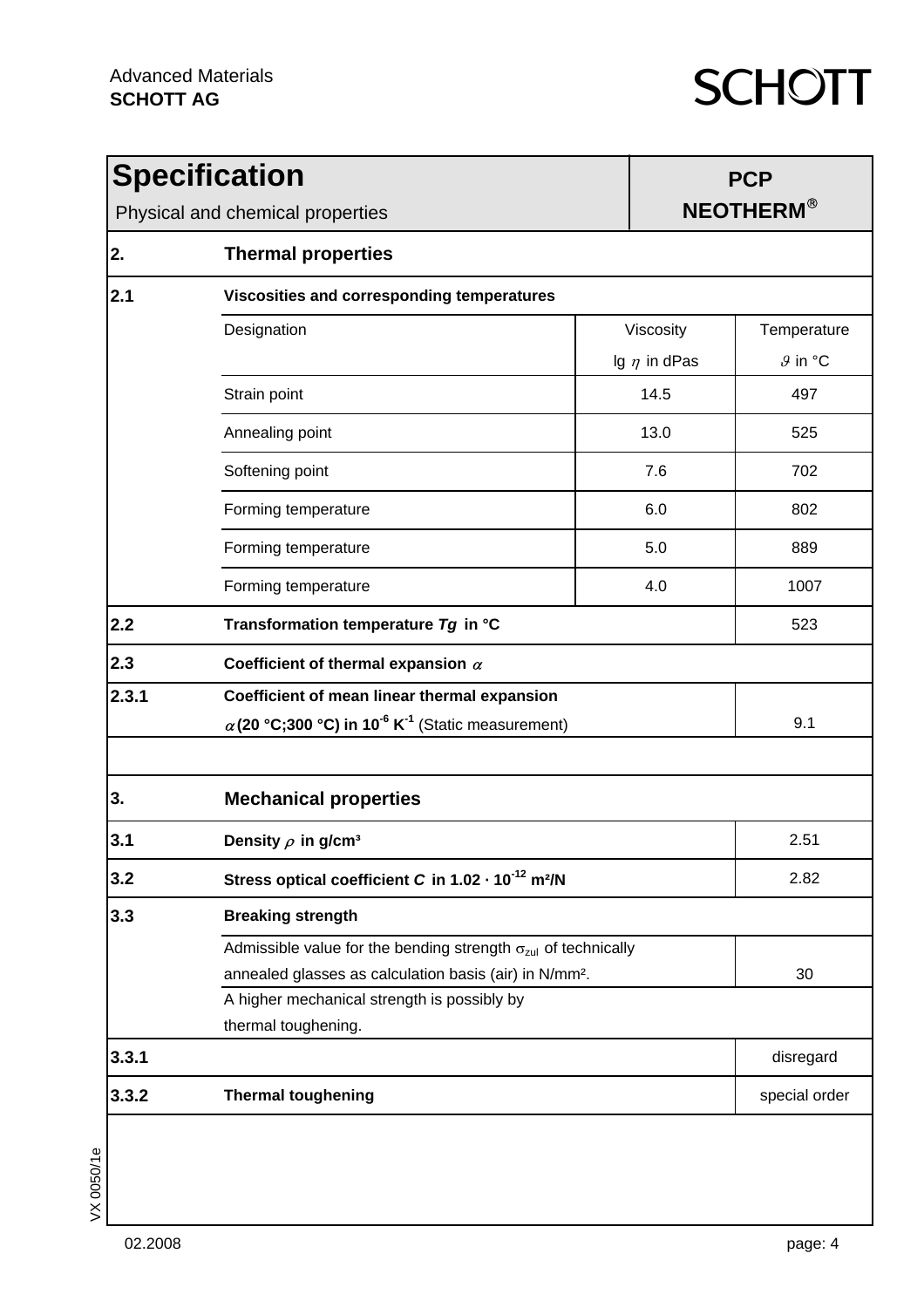|         | <b>Specification</b><br>Physical and chemical properties                       |                  | <b>PCP</b><br><b>NEOTHERM®</b> |  |  |
|---------|--------------------------------------------------------------------------------|------------------|--------------------------------|--|--|
| 4.      | <b>Chemical properties</b>                                                     |                  |                                |  |  |
| 4.1     | Hydrolytic resistance acc. to DIN ISO 719                                      |                  |                                |  |  |
|         |                                                                                | Hydrolytic class | HGB <sub>3</sub>               |  |  |
|         | Equivalent of alkali (Na <sub>2</sub> O) per gram of glass grains in $\mu$ g/g |                  | 209                            |  |  |
| 4.2     | Acid resistance acc. to DIN 12 116                                             |                  |                                |  |  |
|         |                                                                                | Acid class       | S <sub>2</sub>                 |  |  |
|         | Half surface weight loss after 6 hours in mg/dm <sup>2</sup>                   |                  | 1.45                           |  |  |
| 4.3     | Alkali resistance acc. to DIN ISO 695                                          |                  |                                |  |  |
|         |                                                                                | Class            | A 1                            |  |  |
|         | Surface weight loss after 3 hours in mg/dm <sup>2</sup>                        |                  | 68                             |  |  |
| 4.4     | <b>Hazardous Substances</b>                                                    |                  |                                |  |  |
|         | EC-directive 2002/95/EC (RoHS-directive)                                       |                  | on request                     |  |  |
|         |                                                                                |                  |                                |  |  |
| 5.      | <b>Electrical properties</b>                                                   |                  | disregard                      |  |  |
| c<br>ο. | <b>Other properties</b>                                                        |                  |                                |  |  |
| 6.1     | DIN-Test certificate / EC-type-examination certificate (Survey)                |                  | see annex                      |  |  |
| 6.2     | Additional requirements acc. to DIN EN 166                                     |                  |                                |  |  |
| 6.2.1   | $\frac{cd/m^2}{k}$<br>Scattered light in                                       |                  | 0,05                           |  |  |
| 6.2.2   | <b>Resistance to ultraviolet radiation</b>                                     |                  |                                |  |  |
|         | Scattered light in $\frac{cd/m^2}{4m}$                                         |                  | 0,05                           |  |  |
| 6.2.3   | <b>Stability at elevated temperatures</b>                                      |                  | is guaranteed                  |  |  |
| 6.2.4   | <b>Resistance to ignition</b>                                                  |                  | is guaranteed                  |  |  |
|         |                                                                                |                  |                                |  |  |
| 7.      | Annex (diagrams, curves)                                                       |                  |                                |  |  |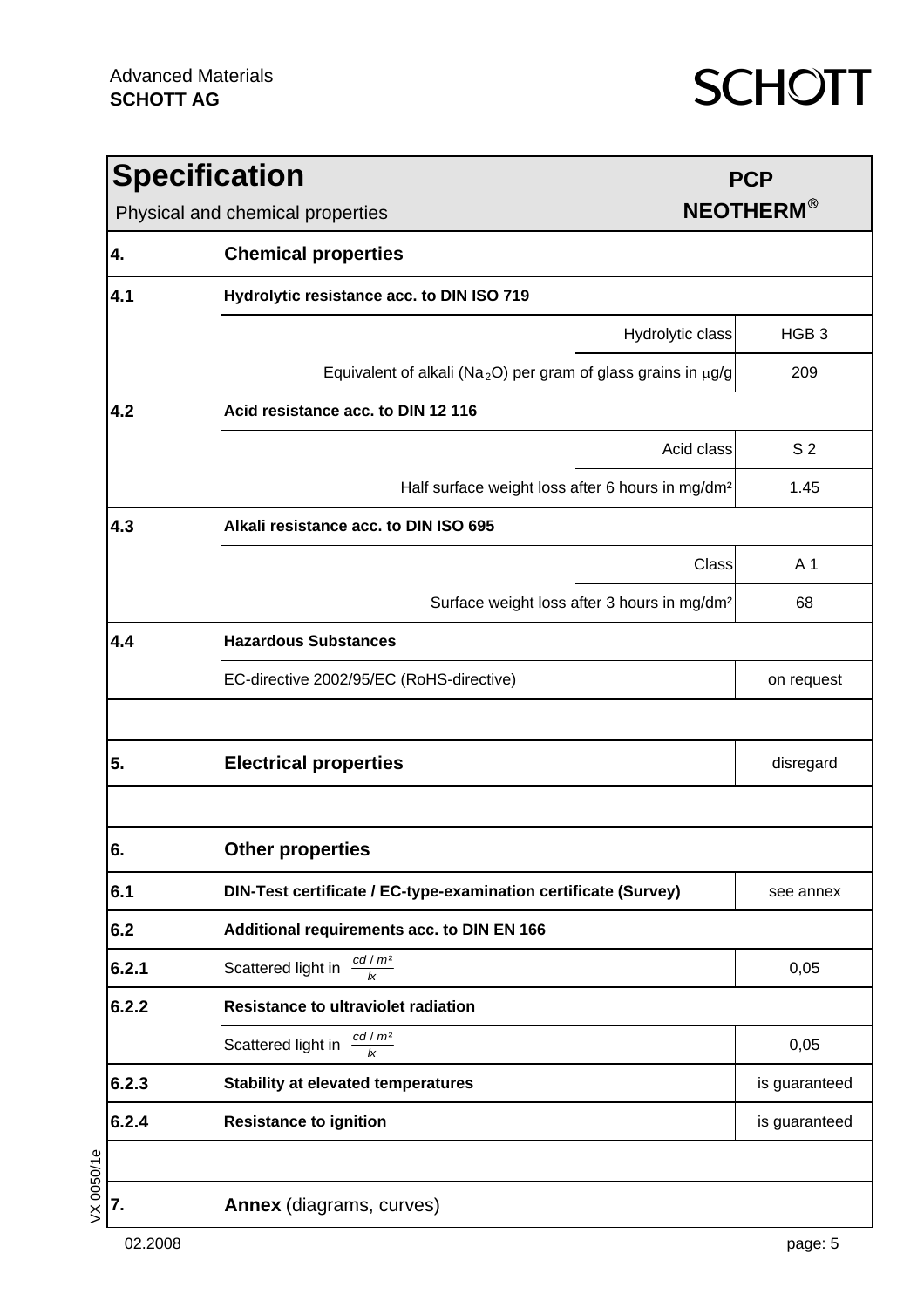#### VX 0050/1e



#### **Spectral Transmittance**





 Advanced Materials SCHOTT AG Advanced Materials **SCHOTT AG**

SCHOT1

Annex 1.2.1.1

Annex 1.2.1.1

p a ge: 6